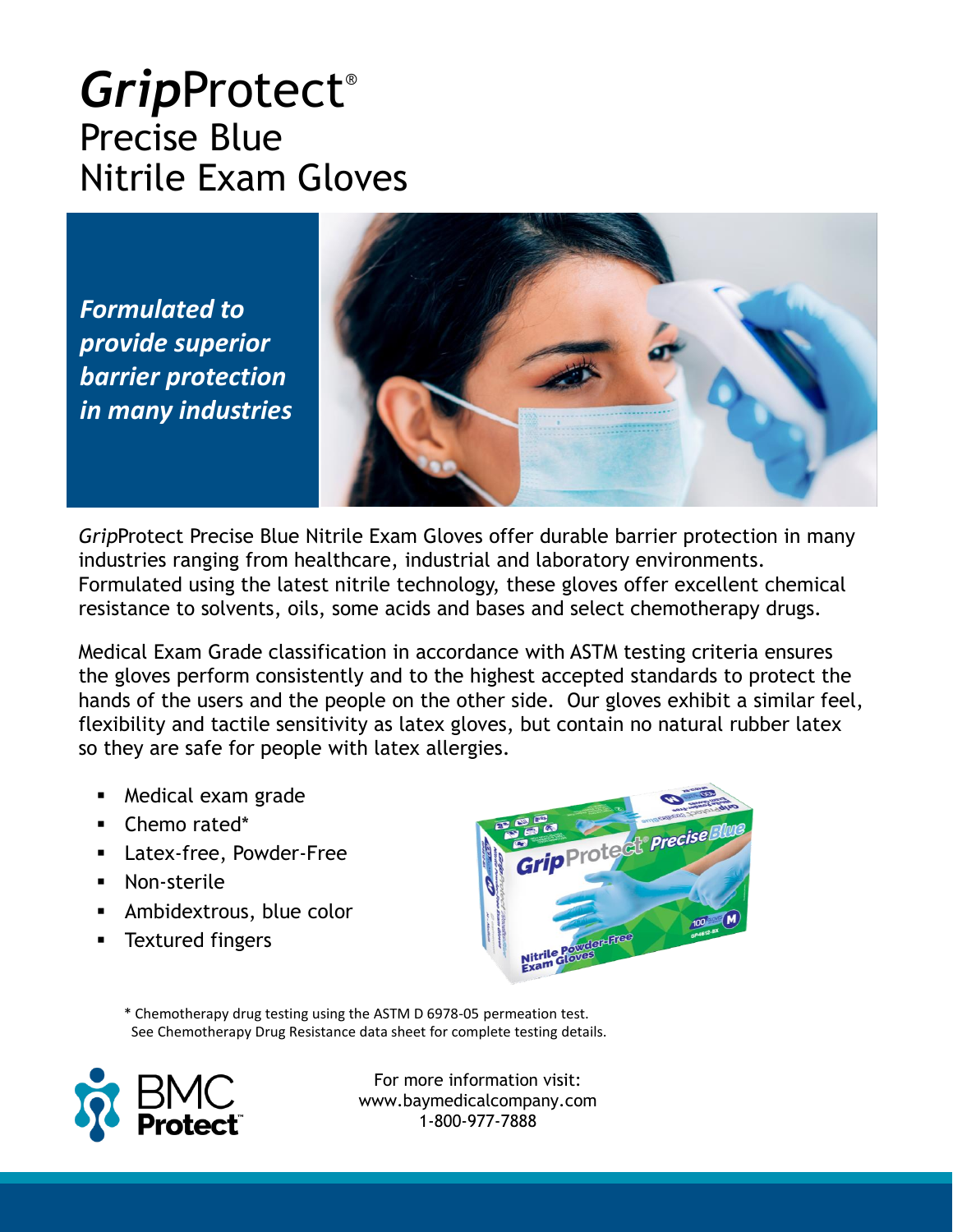# *Grip*Protect® Precise Blue 100 Nitrile Exam Gloves

- Medical exam grade
- Chemo rated
- Latex-free, Powder-Free
- Non-sterile
- **E** Ambidextrous
- **EXTEL TEXT** Textured fingers



| <b>Part Number</b> | <b>Size</b> | # Gloves           | Weight / Glove (g) | Width at Palm (cm) |
|--------------------|-------------|--------------------|--------------------|--------------------|
| GP4611             | Small       | 100/Box, 1000/Case | $3.2 \pm 0.3$      | $9.5 \pm 1$        |
| GP4612             | Medium      | 100/Box, 1000/Case | $3.7 \pm 0.3$      | $10.5 \pm 1$       |
| GP4613             | Large       | 100/Box, 1000/Case | $4.2 \pm 0.3$      | $11.5 \pm 1$       |
| GP4614             | Extra-Large | 100/Box, 1000/Case | $4.7 \pm 0.3$      | $12.5 \pm 1$       |

| Specifications, Physical Properties, & Quality Standards      |                                                     |                                            |  |  |  |
|---------------------------------------------------------------|-----------------------------------------------------|--------------------------------------------|--|--|--|
| Characteristic                                                | Standard                                            | <b>Test Method</b>                         |  |  |  |
| Tensile Strength before aging<br>Tensile Strength after aging | $>14$ MPa<br>$>14$ MPa                              | ASTM D412/ASTM D573<br>ASTM D412/ASTM D573 |  |  |  |
| Elongation before aging<br>Elongation after aging             | $> 500\%$<br>> 400%                                 | ASTM D412/ASTM D573<br>ASTM D412/ASTM D573 |  |  |  |
| Thickness at middle finger<br>Thickness at palm               | $0.09$ mm $(3.5$ mil)<br>$0.06$ mm min. $(2.8$ mil) | ASTM D3767<br>ASTM D3767                   |  |  |  |
| Barrier properties                                            | AQL .1.5                                            | <b>ASTM 5151</b>                           |  |  |  |
| Length                                                        | $240 \pm 10$ mm                                     | ASTM D3767                                 |  |  |  |

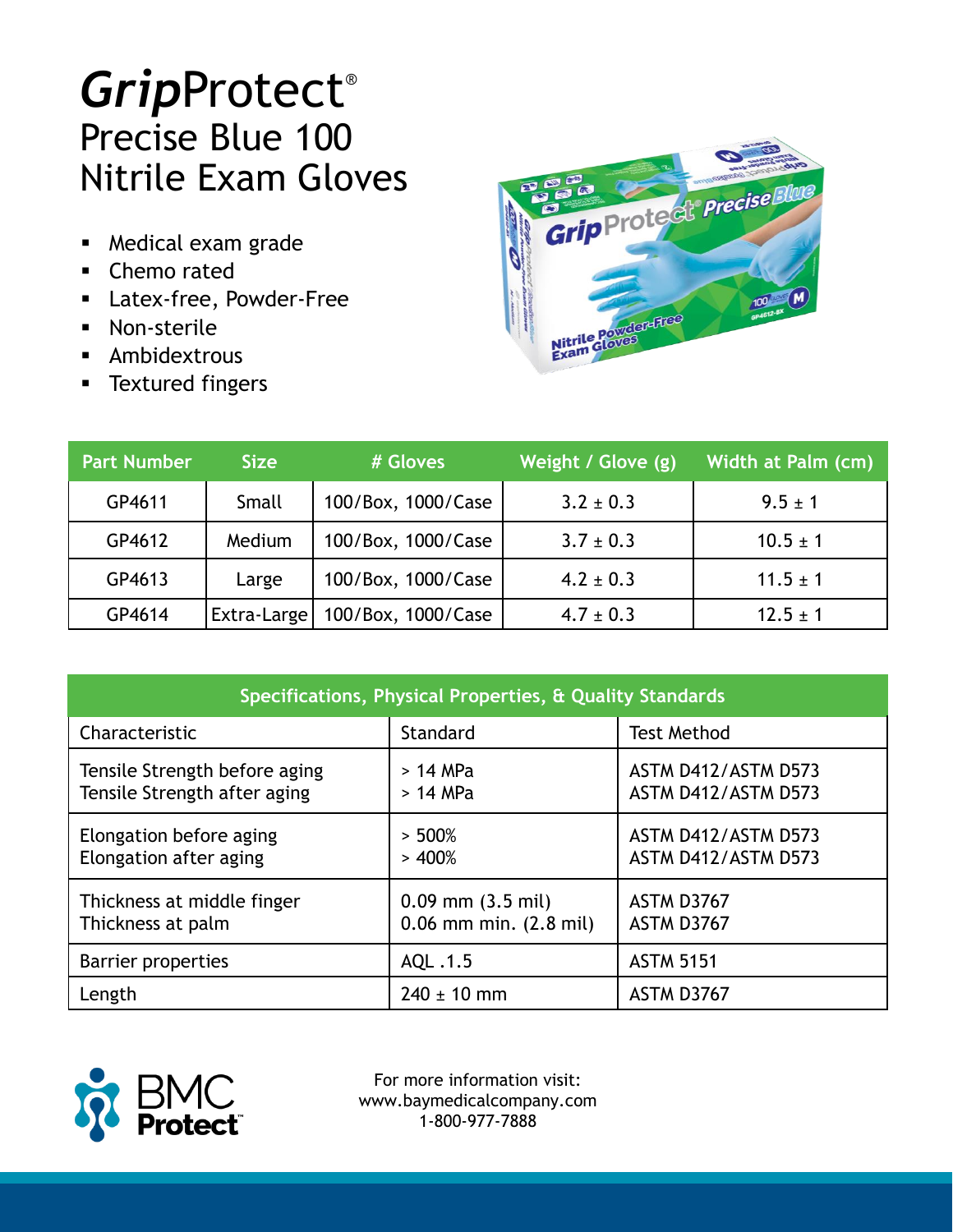# *Grip*Protect® Precise Blue 200 Nitrile Exam Gloves

- Medical exam grade
- Chemo rated
- Latex-free, Powder-Free
- Non-sterile
- **E** Ambidextrous
- **EXTEL TEXT** Textured fingers



| <b>Part Number</b> | <b>Size</b>        | # Gloves           | Weight / Glove (g) | Width at Palm (cm) |
|--------------------|--------------------|--------------------|--------------------|--------------------|
| GP4621             | Small              | 200/Box, 2000/Case | $3.2 \pm 0.3$      | $9.5 \pm 1$        |
| GP4622             | Medium             | 200/Box, 2000/Case | $3.7 \pm 0.3$      | $10.5 \pm 1$       |
| GP4623             | Large              | 200/Box, 2000/Case | $4.2 \pm 0.3$      | $11.5 \pm 1$       |
| GP4624             | <b>Extra-Large</b> | 200/Box, 2000/Case | $4.7 \pm 0.3$      | $12.5 \pm 1$       |

| Specifications, Physical Properties, & Quality Standards      |                                                     |                                            |  |  |
|---------------------------------------------------------------|-----------------------------------------------------|--------------------------------------------|--|--|
| Characteristic                                                | Standard                                            | <b>Test Method</b>                         |  |  |
| Tensile Strength before aging<br>Tensile Strength after aging | $>14$ MPa<br>$>14$ MPa                              | ASTM D412/ASTM D573<br>ASTM D412/ASTM D573 |  |  |
| Elongation before aging<br>Elongation after aging             | $> 500\%$<br>> 400%                                 | ASTM D412/ASTM D573<br>ASTM D412/ASTM D573 |  |  |
| Thickness at middle finger<br>Thickness at palm               | $0.09$ mm $(3.5$ mil)<br>$0.06$ mm min. $(2.8$ mil) | ASTM D3767<br>ASTM D3767                   |  |  |
| Barrier properties                                            | AQL .1.5                                            | <b>ASTM 5151</b>                           |  |  |
| Length                                                        | $240 \pm 10$ mm                                     | ASTM D3767                                 |  |  |